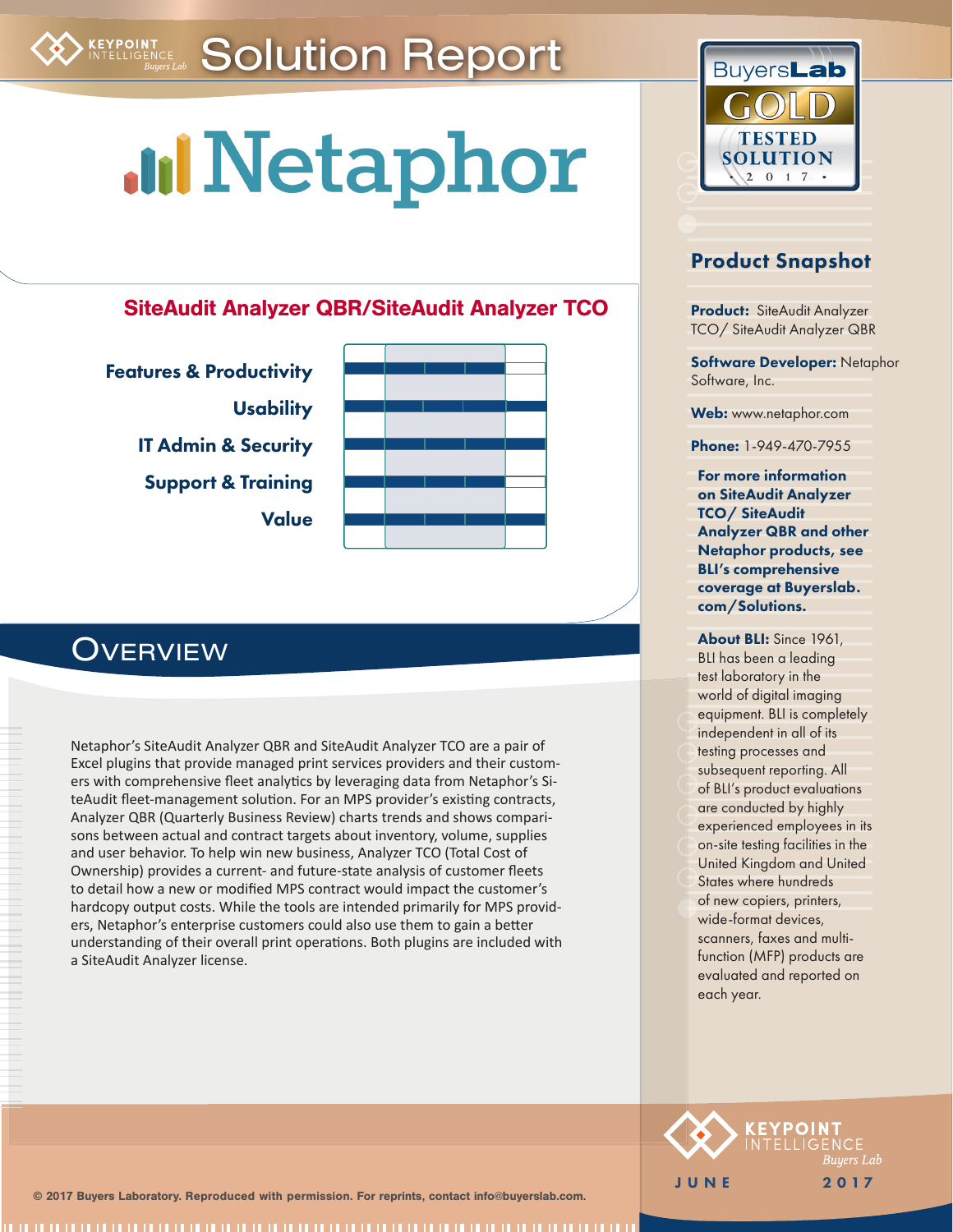## CHIEF BENEFITS

**KEYPOINT**<br>Intelligence

自

OCOO

- **STREAMLINE REQUIRED REPORTING** Analyzer QBR makes it almost effortless to create the quarterly reports required by most MPS contracts, and can help an MPS provider quantify to customers the positive impact their program is having on usage, uptime and costs.
- WIN NEW BUSINESS- Analyzer TCO can show a potential customer their current output-related costs, and calculate what their costs could be with the MPS contract the provider is proposing
- **DATA VISUALIZATION** Both plugins offer easy to read breakdowns on device information, device utilization, total cost of ownership, and more.
- BETTER INSIGHTS- The data gathered from these plugins can be used to point out wasteful printing and opportunities to run a more efficient print fleet thanks to various graphs, charts, and tables.
- LEVERAGE EXCEL These tools are both Microsoft Excel plugins that have all the formulas, charts and data analytics built in, so users don't need to import, parse, and format the data themselves.

# OUR TAKE

Winning new business while keeping and expanding existing contracts are essential for dealers that want to maintain a successful MPS practice, and Netaphor's SiteAudit Analyzer QBR and SiteAudit Analyzer TCO tools are invaluable partners in that effort. These Excel plugins mine the "big data" collected by and archived in Netaphor's award-winning SiteAudit fleet-management platform to show fleet makeup, device usage, device uptime, real-world costs and much more. The tools use data gathered from SiteAudit and are relatively simple apps in the sense that they are a series of graphs and charts in various tabs that break down network information for the customer.

Analyzer TCO is geared toward helping MPS providers win new business or expand an existing contract to capture devices not under management. The detailed charts and calculations the tool generates show total cost of ownership information for the customer's "current state" output fleet, along with projected "future state" costs associated with the provider's proposal. In both cases, the data is very easy to understand.

Analyzer QBR addresses the second concern—keeping current MPS customers informed and satisfied—by providing charts and statistics that detail inventory, page volumes, device utilization, supply usage and user metrics. More importantly, the tool shows how those real-world stats compare to the targets set forth in the MPS contract. This data-driven quantification can illustrate to a client that the service provider is meeting or exceeding the tenets of the contract and help prove a program's worth to customers. And for dealer personnel, having a pre-built Excel tool that crunches the data and creates the charts can save countless hours and avoid the late-night end-of-quarter scramble.

While MPS dealer personnel will most likely be the main users of the plugins, the solution is straightforward enough to be used by anyone. The data the plug-in present would be invaluable to IT administrators and managers at any organization that needs to track costs for an output fleet. But do note that the plugins require Netaphor's SiteAudit platform (OnSite, Hosted or Compact editions) to work, which is at least a \$798 investment. Still, as free add--ins, QBR and TCO Analyzers are a terrific value.

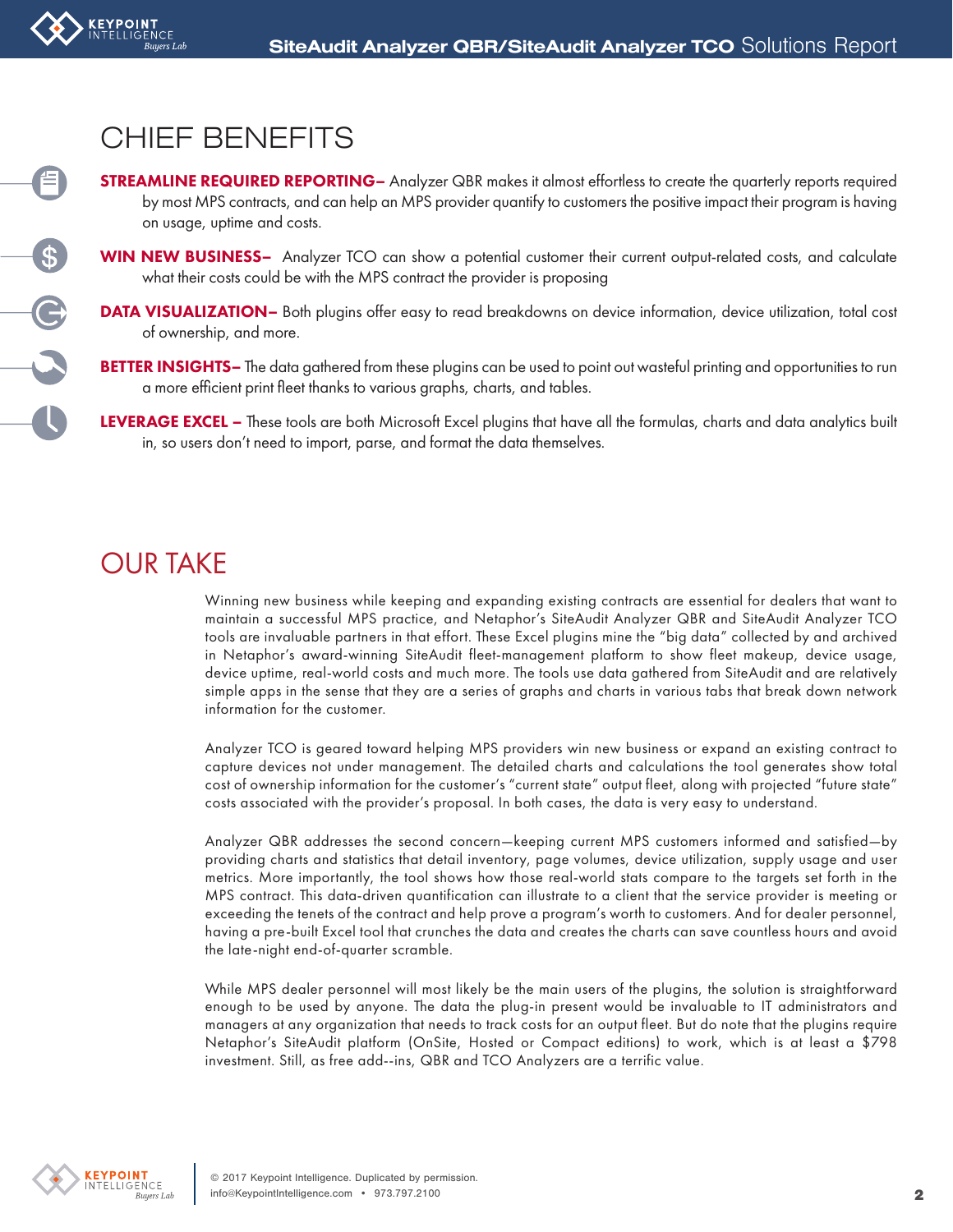

### **STRENGTHS**

- Easy to use and understand
- Breaks down complex data into graphs and charts that are then easy to share with customers
- Charts and information can be used to auto-populate the PowerPoint presentations included in SiteAudit

### **WEAKNESSES**

- Requires Microsoft Excel; BLI found the tools struggle when paired with Google Sheets
- Requires SiteAudit platform

### KEYPOINT INTELLIGENCE - BUYERS LAB • North America • Europe • Asia

Gerry Stoia, CEO

Deanna Flanick, CRO

Brian O'Connor, CFO

Jeff Hayes, Managing Director jeff.hayes@keypointintelligence.com

Randy Dazo, Group Director, Office Document Technology Randy.Dazo@keypointintelligence.com

Jamie Bsales, Director, Software Analysis Jamie.Bsales@keypointintelligence.com

George Mikolay, Associate Director, A3/Production George.Mikolay@keypointintelligence.com

Marlene Orr, Director, Printers/A4 MFP Analysis Marlene.Orr@keypointintelligence.com Carl Schell, Managing Editor Carl.Schell@keypointintelligence.com

#### U.S. ANALYSTS

Kris Alvarez, Editor Kris.Alvarez@keypointintelligence.com

Lee Davis, Editor, Scanners/Software Evaluation Lee.Davis@keypointintelligence.com

Kaitlin Shaw, Editor, Printers/A4 MFPs Kaitlin.Shaw@keypointintelligence.com

Robert Watts, Editor, Software Evaluation Robert.Watts@keypointintelligence.com

#### EUROPEAN ANALYSTS

Priya Gohil, Senior Editor Priya.Gohil@keypointintelligence.com

Simon Plumtree, Senior Editor Simon.Plumtree@keypointintelligence.com

Andrew Unsworth, Editor Andrew.Unsworth@keypointintelligence.com

#### **LABORATORY**

Pete Emory, Director of U.S. Research and Lab Services

David Sweetnam, Director of EMEA Research and Lab Services

#### **COMMERCIAL**

Mike Fergus Vice President of Marketing

Gerry O'Rourke Director, BLI International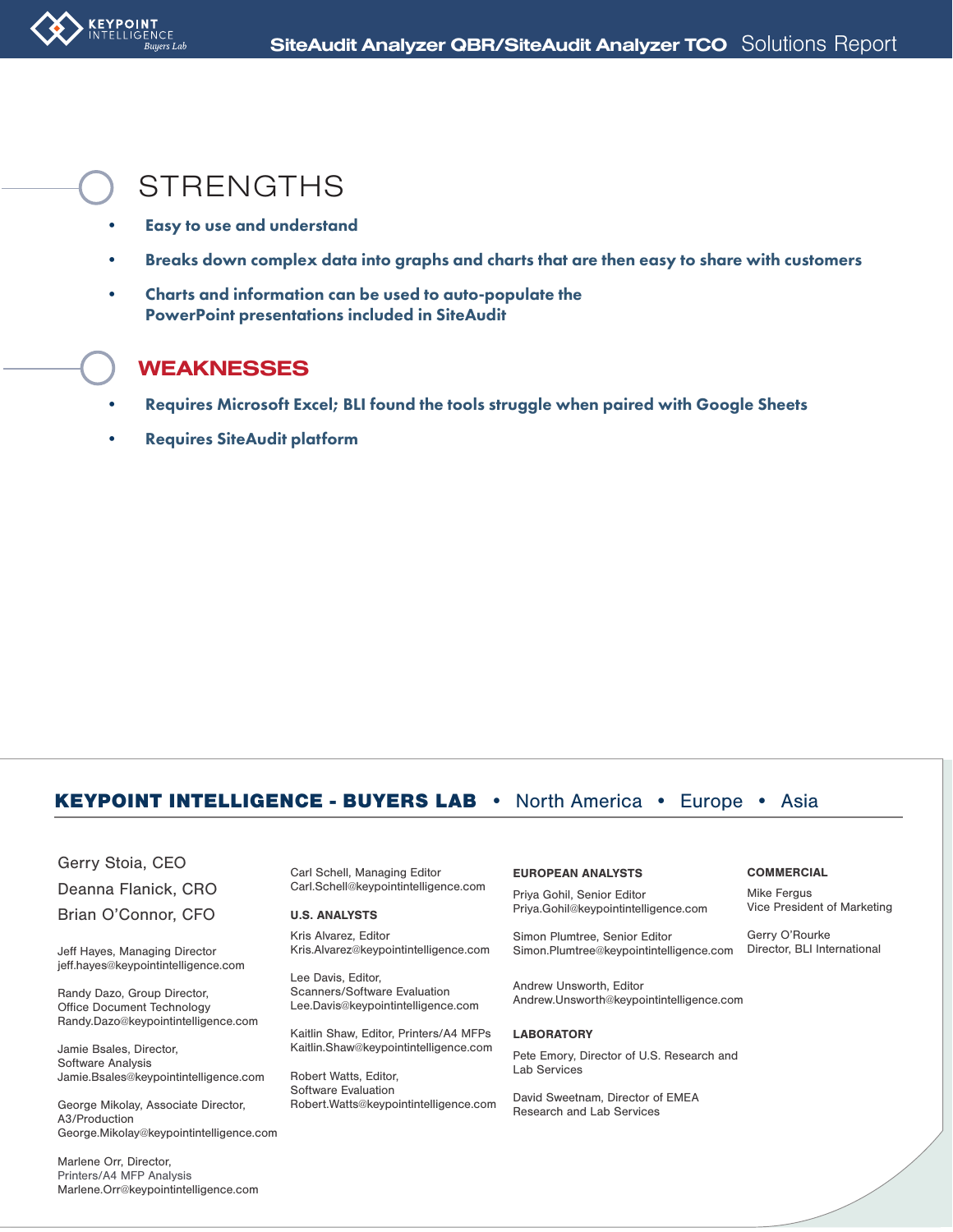

## PRODUCT PROFILE

| <b>Versions</b>                       | QBR Analyzer and TCO Analyzer come in just one, scalable version each.                                                   |
|---------------------------------------|--------------------------------------------------------------------------------------------------------------------------|
| <b>Pricing</b>                        | The QBR and TCO plugins are included with the SiteAudit Analyzer<br>license, which carries a typical list price of \$798 |
| <b>Users</b>                          | Maximum number of users supported: Unlimited                                                                             |
| <b>Server</b>                         | Microsoft Windows 2008 and later (for required SiteAudit platform)                                                       |
| <b>Client</b>                         | Microsoft Windows 7 and later; Microsoft Excel                                                                           |
| <b>Compatible</b><br><b>Hardware</b>  | Networked output devices with an industry-standard printer MIB                                                           |
| <b>Software</b><br><b>Integration</b> | Microsoft Excel; Microsoft Sharepoint (for SiteAudit data)                                                               |
| <b>Mobile</b><br><b>Compatibility</b> | Not applicable                                                                                                           |
| <b>Availability</b>                   | United States, Canada, EMEA, APAC                                                                                        |
| Languages                             | English, German, Spanish, French, Polish, Japanese, Russian                                                              |

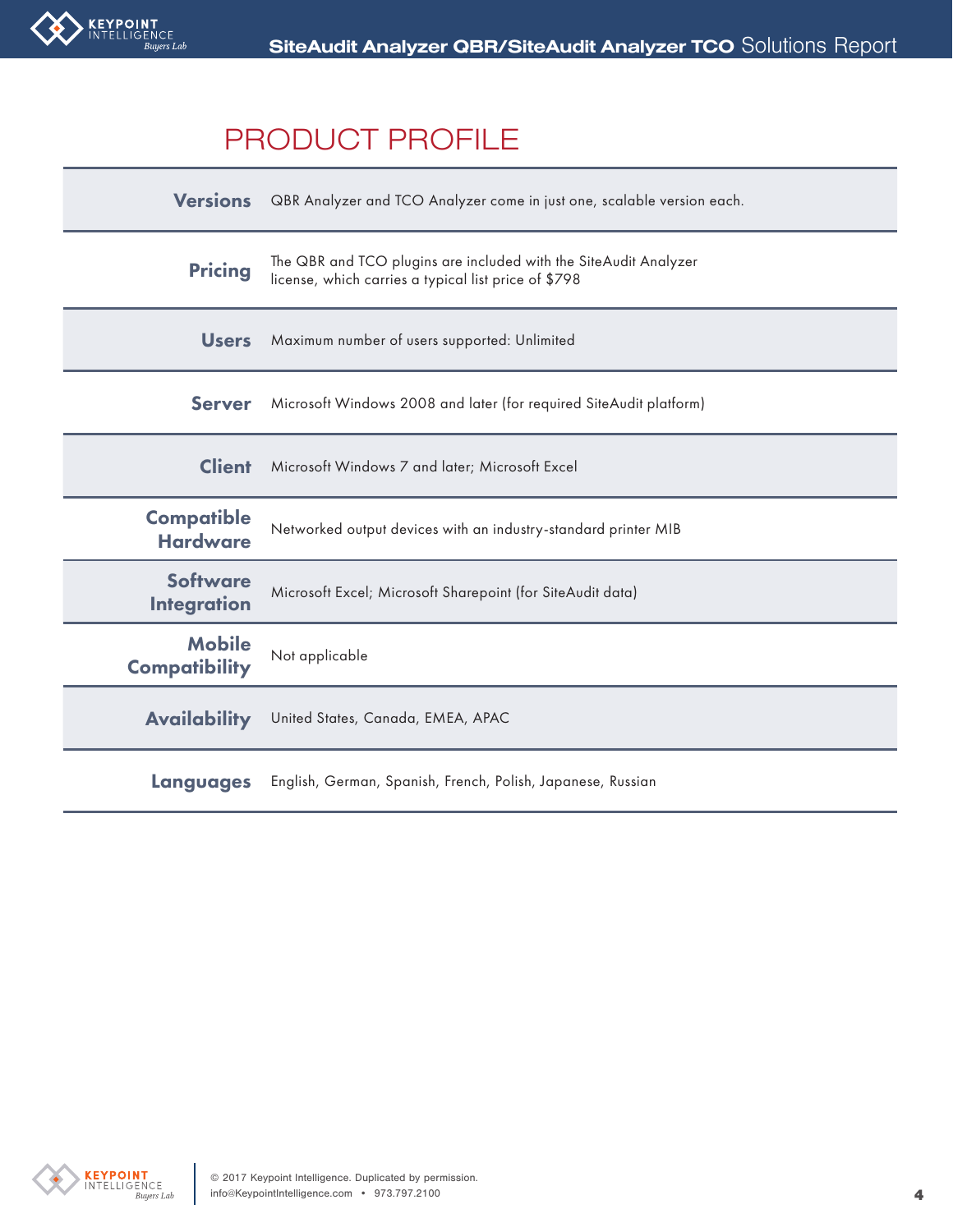<span id="page-4-0"></span>

### [Features & Productivity](#page-0-0)

Analyzer QBR and Analyzer TCO deliver a handy mix of features aimed at streamlining the creation of the data, charts and graphs necessary for MPS engagements.



Both tools mine the granular data collected by the SiteAudit platform to generate informative charts and graphs in Excel automatically.

### CONTENTS

- [Features/Productivity](#page-4-0) **[Usability](#page-6-0)** [IT Admin/Security](#page-6-1) [Support/Training](#page-6-2) [Value](#page-7-0)
- The tool offers a device list, as well as a filtered list of devices sorted by type and age. In essence, the tool is meant to show users what devices are being used the most and changes in the print environment over time. For instance, the "Volume Trend" tab shows how print output changes from month to month. MPS providers can utilize these graphics to point out irregular printing behavior, as well as spot out inefficiencies in a network. An example of this would be using the "Top 10 Utilized Devices" to identify printers that are underused and using that information to move the location of those devices and clear up device congestion.
- Analyzer TCO works in a very similar fashion, focusing more on total cost of ownership data than general device usage.

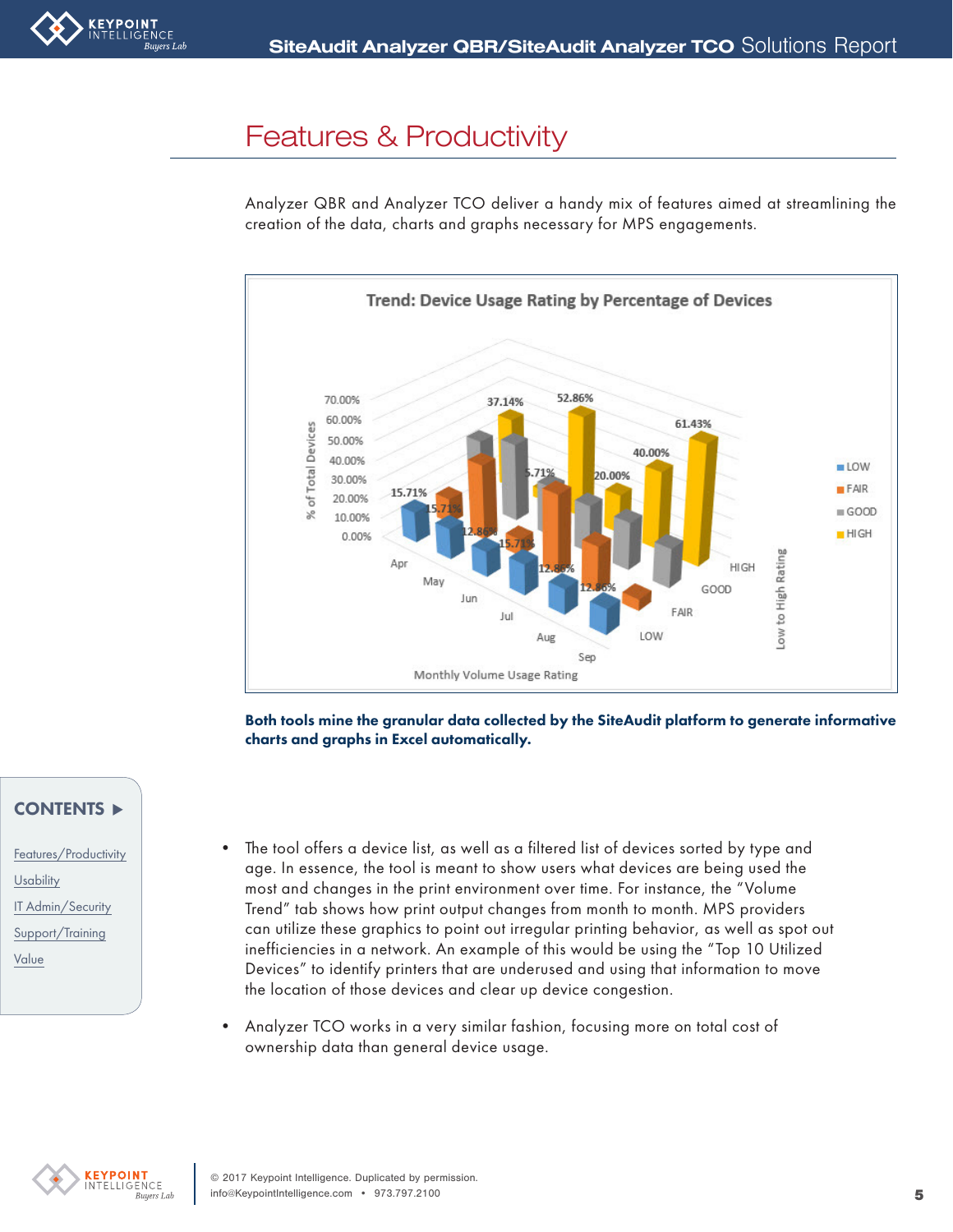- Dealer personnel can adjust hardware and supplies cost, yield, and cost per page information based on the MPS contract type to view TCO based on current volume.
- Personnel can then apply "what-if" scenarios via Assign Keep, Remove, Replace or Move actions to determine the TCO of the proposed fleet makeup.



The TCO tool lets users illustrate the benefits and savings of a proposed "future state" fleet, with lower volumes and total costs.

- On the "TCO Costs" tab, users can see a TCO breakdown by individual device in order to more effectively identify costly devices ripe for replacement. The tool can then be used to generate charts showing current and future state of inventory, volume and costs.
- On the "Model Costs" page, users can see "under the hood" of the plugin and see how TCO is broken down. Users can view and edit fields such as hardware costs, toner yields, and more. While this data initially comes from the SiteAudit solution, the ability to change fields within the spreadsheet is a great convenience.
- Also handy is the fact that users can link TCO charts with SiteAudit's PowerPoint audit presentation, which greatly reduces the time it takes to create pitch presentations.

### SOFTWARE INTEGRATION

• SiteAudit Analyzer TCO and QBR tools are Excel plug-ins, and they also support data sharing via Microsoft Sharepoint, which makes the information gathered from these tools quite easy to share with other staff members.

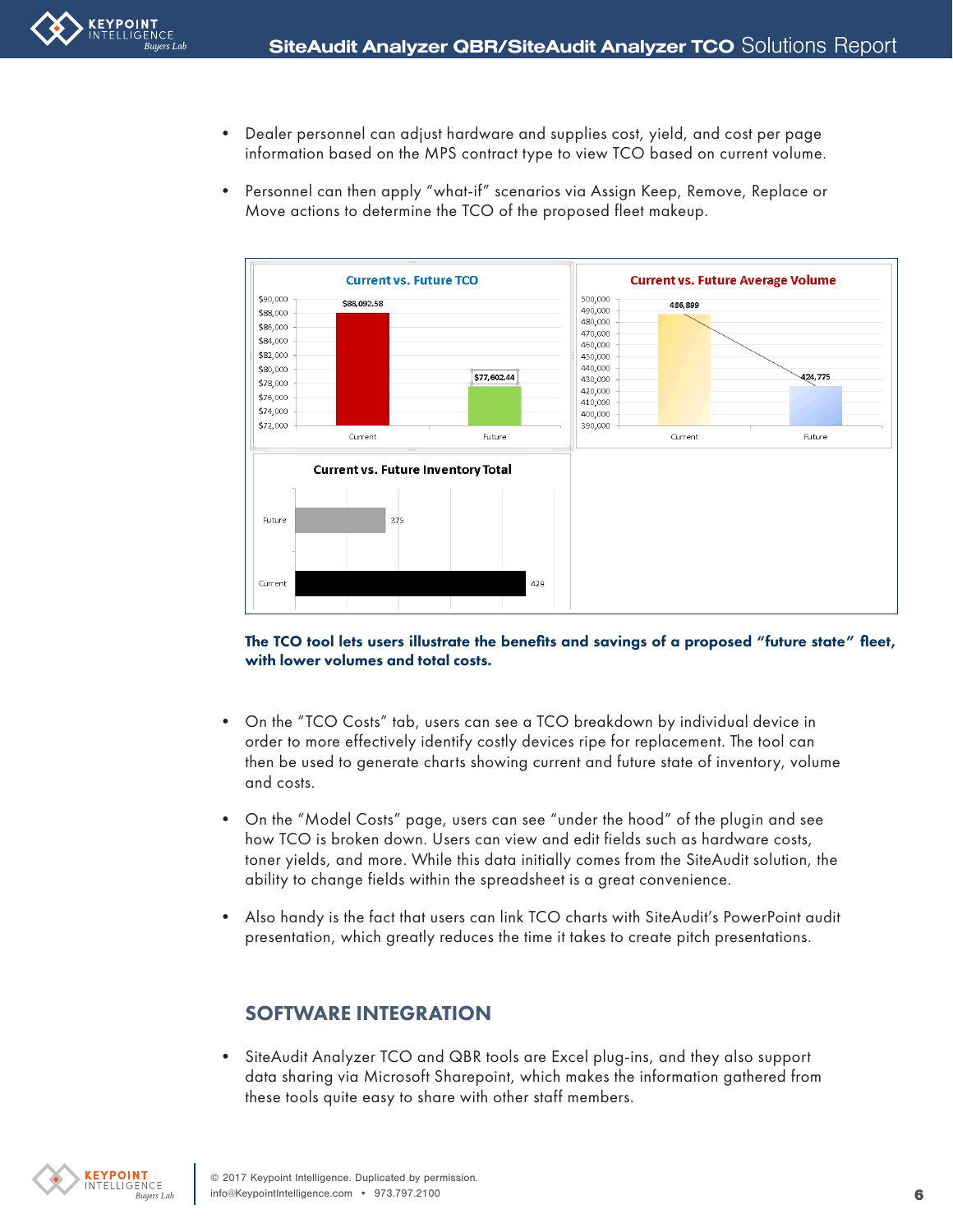# <span id="page-6-0"></span>**[USABILITY](#page-0-0)**

Considering that QBR and TCO Analyzers are essentially ready-made Excel spreadsheets with graphs and charts, usability is excellent. The average office worker is well acquainted with Excel, and using the program rather than a proprietary app was a smart decision on Netaphor's part. With Excel, not only is the data easier to access and share, it is easier to integrate into PowerPoint slides, Word documents, and even productivity apps outside of Microsoft Office.

All the information in the tools are pulled from data in SiteAudit. Thus, these plugins require no input. They simply demonstrate information on the customer's print network. Google Sheets is growing in popularity in the business world and is supposed to be largely Excel-compatible, but these tools require Excel. When Keypoint Intelligence staff tried to open the sheet in Google Sheets, Google initially refused to upload the file due to file size constraints. While businesses that use Google Productivity apps are in the minority, customers who don't use Office may want to be aware of these issues.

# <span id="page-6-1"></span>[IT ADMIN & SECURITY](#page-0-0)

- SiteAudit Analyzer runs as a Microsoft Excel 2010 or 2013/16 Add-in. It requires a SiteAudit viewer with a license for Analyzer.
- The TCO and QBR templates and workbooks are downloaded from Netaphor's support website and placed in user defined subdirectories. This is a fairly simple process for Admins and end users alike. A short cut can be created on the end user's desktop for quick access.
- Given its nature, no configuration is needed unless users would like to edit fields, which can be done by simply clicking on the applicable cell in the program.

# <span id="page-6-2"></span>[SUPPORT & TRAINING](#page-0-0)

• While most users should have no trouble using these tools, Netaphor offers support to all of its customers. Maintenance and support is included in the SiteAudit license. Therefore, any help customers should need will be covered by their software license agreement.